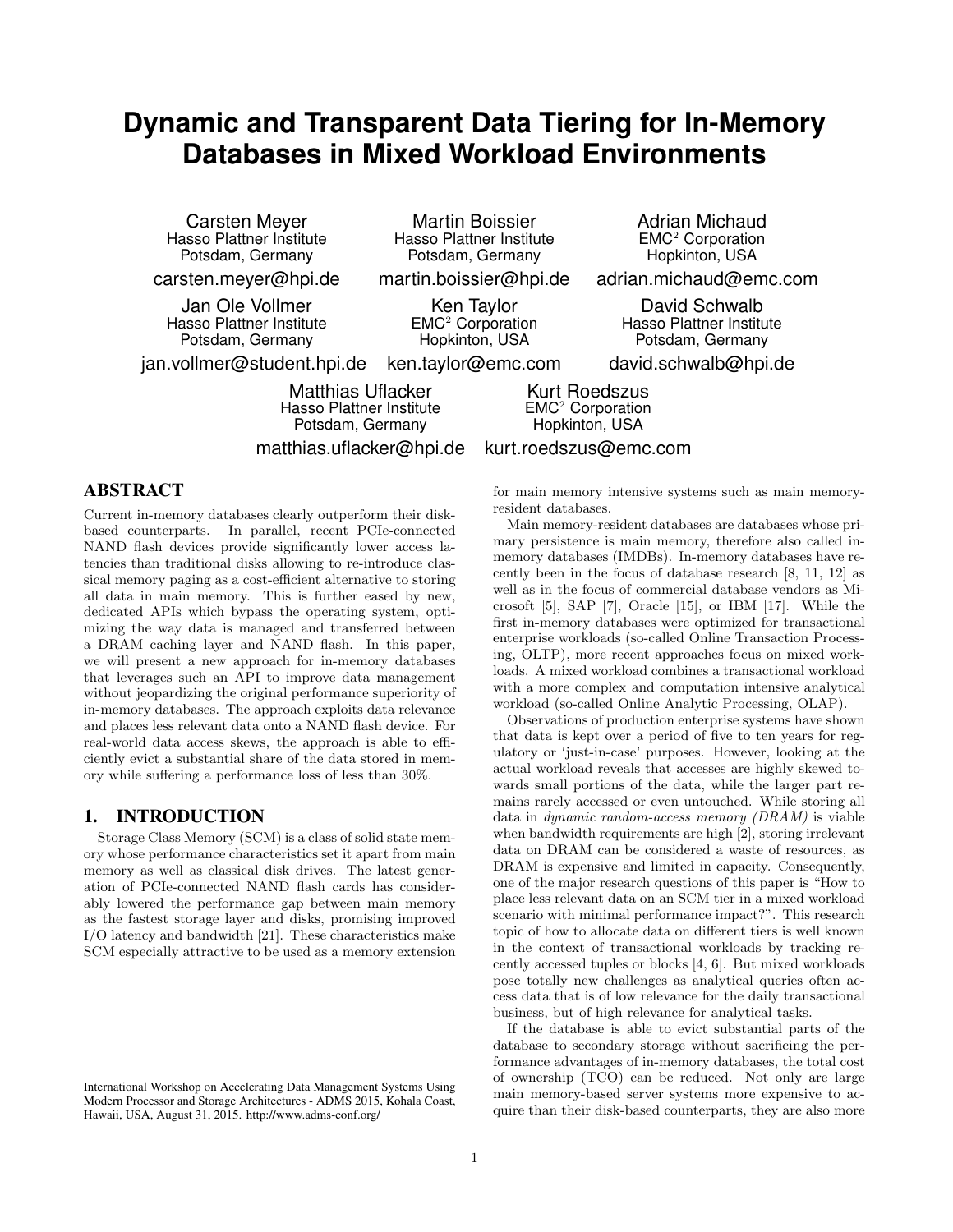

Figure 1: Cost calculations for an in-memory-only system and a tiered memory system (costs for a GB database storage).

expensive in terms of operational costs as large DRAM installations contribute a substantial part to the energy consumption [18] of a server.

Figure 1 shows an exemplary TCO calculation for two server systems (calculated using a configuration tool from a large server vendor). The main memory system has 1024 GB of main memory. The tiered memory system has 384 GB of main memory and a 700 GB PCIe-connected NAND flash SSD. Comparing the price per GB of database storage shows that the three-year TCO for the full main memory system is almost a factor of two more expensive.

In this paper, we will present a new approach called Relevance-Based Partitioning (RBP) using tiered memory. The approach improves memory utilization by placing less relevant data on SCM using the  $EMC$  Memory Tiering  $API<sup>1</sup>$ and is aware of mixed workload access patterns. Instead of a plain horizontal partitioning of a whole table, RBP is able to partition each column of a table individually, tuning the allocation as well as the data eviction policy for each column exactly to the workload. This way the partitioning of a table can reflect both the OLTP and the OLAP access patterns. Our concept is integrated into HYRISE [8], an open source research database.

In this paper, we will make the following contributions:

- Introduction of the SCM-optimized EMC Memory Tiering API (henceforth referred to as EMT) in Section 2 and evaluation of its performance compared with *malloc* and *mmap* under memory pressure for typical database access patterns in Section 3.
- In Section 4, we present a data tiering concept for HYRISE – called Relevance-Based Partitioning – that uses so-called hot data views to classify data as well as to optimize data accesses. The result is a transparent data tiering approach that places less frequently accessed data onto PCIe-connected NAND flash devices while hot data is pinned in main memory.
- Performance of the tiered memory approach is evaluated for a mixed enterprise workload in Section 5.

The remainder of the paper presents related work in Section 6, a discussion and future work in Section 7, and concludes with Section 8.

# 2. BACKGROUND

The EMT API provides an optimized software interface to access an SCM device as secondary storage by means of virtual memory. Bypassing the OS layer, the EMT's design goal is to provide a more predictable alternative to the standard Linux mmap and paging implementation in terms of access latency. This section discusses SCM in general, the EMC Memory Tiering API, and the system model of an in-memory database for mixed workloads.

# **2.1 Storage Class Memory Characteristics**

In a traditional, disk-based database architecture, the engine performs its own read/write IO to the underlying storage layer that contains the database files. In order to avoid performance penalties due to that direct IO access, the database engine will typically employ one or more database buffer pools to hold recently used database blocks/pages. These buffer pools are typically resident in DRAM and the database engine will manage when pages need to be written to the underlying media to make room for new pages.

For in-memory databases, traditional buffer pools – which are responsible for a substantial part of the execution time of disk-based databases [9] – are no longer necessary. Even though there are direct IO to persistence layer to handle data changes and inserts it is expected that all data resides in volatile memory.

Today, applications do not address the physical memory directly but instead use the operating system to translate between the application's virtual address space and the system's physical address space. In this approach, every program has its own private address space and thus can run independently from other programs on the system. The memory is organized in pages of typically 4 kB and the translation between virtual and physical address space is done using a page table. This mechanism would theoretically allow an inmemory database system to extend its storage beyond the installed memory by using a swapfile on disk. In practice, however, the system suffers from unpredictable slowdowns due to the transparent execution of the page fault handler and swap subsystem.

In an SCM scenario, the desired functionality is to have multiple page caches of various sizes, page caches backed by multiple types of physical media, functional design improvement to the memory management that take next generation flash media into account, and a way for the application to interact with these improvements.

# 2.2 Storage Class Memory Tiering API

The EMC Memory Tiering (EMT) API allows the database software to have granular control over OS memory tiering, yet there is a fundamental re-write of the Linux virtual memory management sub-system beneath the API level that allows for this functionality. It provides an alternative to the Linux mmap, msync, runtime malloc and page fault handler implementations [19]. The EMT mmap promises better performance, more predictable access latencies, and additional control over the paging process. It is not intended as a general purpose page fault handler, but as an efficient interface to create SCM tiers to extend memory and for accessing and caching SCM tiers by means of virtual memory.

Rather than allocating physical pages from the entire memory when needed, EMT provides a facility to pre-allocate one or more system-wide fixed-size page caches. Appli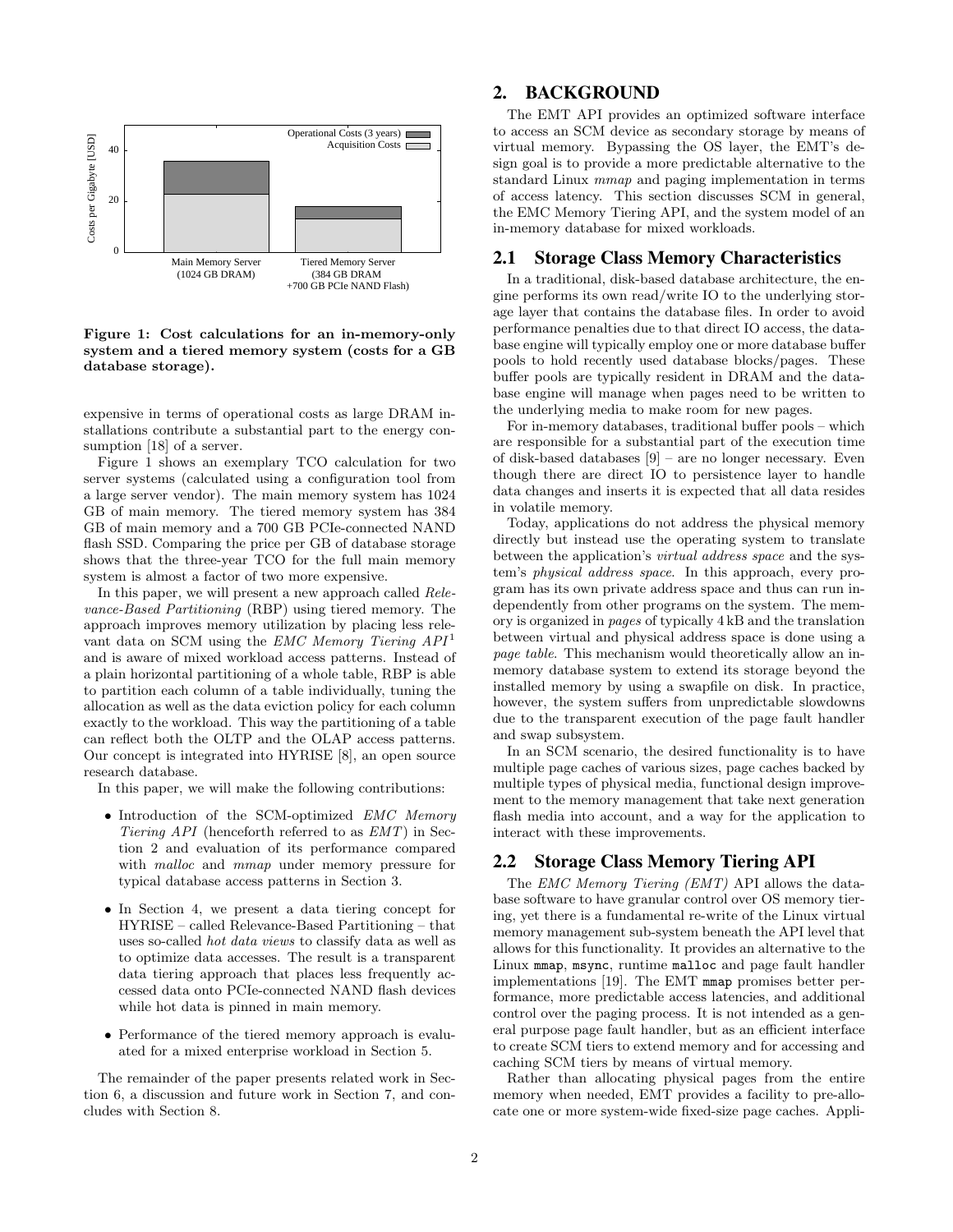cations control which page cache to use. This results in a more predictable execution time per process, because Linux no longer is managing a single system-wide page cache between competing processes. The EMT supports pluggable mmap and extensible page cache management policies. Two different policies for deciding which pages to evict from a cache are currently supported: a simple first-in, first-out (FIFO) principle and a more complex least recently used (LRU) mechanism. In addition, the application can tune the caching behavior by setting a low water level and an eviction size.

Each page cache maintains the availability of free physical pages via two settings: The low water level specifies a threshold for the free memory in a page cache below which an eviction is triggered and the eviction size determines the number of pages evicted in such an event. This eviction strategy attempts to ensure page slot availability upon page fault. The page fault latency is further reduced by bypassing the Linux virtual file system and directly accessing the storage device driver when combined with a compatible storage device.

The EMT supports coloring of individual pages to maximize page cache residency times and minimize the number of page faults. A page color (or temperature) is represented as a 16-bit integer, where higher values mean the page is accessed more frequently and should be kept in the page cache when possible. Individual pages may also be pinned which maintains residency. It is the applications responsibility to set the colors appropriately according to its access pattern. In addition to the explicit specification, the EMT tracks access to pages and dynamically adjusts page colors based on those statistics.

Furthermore, EMT employs a technique called dynamic read ahead, where it reads a number of subsequent pages starting from the faulting page, comparable to modern OS's read ahead mechanisms. In contrast to the OS's read ahead, EMT automatically adapts the number of read ahead pages to the applications access patterns. The algorithm starts reading ahead based on a given minimum value. Every successive read ahead will double the amount until the defined maximum value is reached, or it will get reset back to the minimum for any out-of-order major page faults.

These features promise better performance and control for accessing secondary storage in an in-memory database. This may form the basis of an effective memory tier containing colder data, where the classification of data (e.g. hot and cold) by the database is mapped onto page colors. The underlying EMT library can use this information as a hint for which data should be kept in memory and thus reduce the number of page faults.

# 2.3 In-Memory Databases for Mixed Workloads

The data tiering concepts presented in this paper are based on the  $HYRISE<sup>2</sup>$  database system [8]. HYRISE is an open source research database – sharing many concepts with SAP HANA – and is a column-oriented, in-memory database system designed for mixed enterprise workloads [7].

As opposed to row-oriented databases, columnar databases store all values of a column in a contiguous block. This layout exploits the locality principle of CPU caches in analytical queries. It eliminates gaps between the values of a column. Full column scans and aggregations on arbitrary

columns can be performed very fast especially when the operation is split across multiple CPU cores.

A table in HYRISE is separated in two main data structures: The immutable main store contains the majority of the data, while the delta store (also differential buffer) contains recently changed data. The delta store is periodically merged with the main store, thereby creating a new main store that replaces the current. This separation allows to optimize the main store towards reading accesses and allows higher compression, while the delta store is optimized for modifying accesses. Both stores are dictionary encoded with the addition that the main store has an order-preserving dictionary for improved read performance. HYRISE as well as SAP HANA is an insert-only database using multiversion concurrency control (MVCC). Tuple updates implicitly result in the invalidation of a tuple and its reinsertion into the delta partition.

#### 2.4 Characteristics of Mixed Workloads

Mixed workloads combine both the workloads of typical transactional OLTP systems as well as the workloads of analytical OLAP systems (e.g., data warehouses). Both workloads have very diverging characteristics. OLTP queries typically request rather small numbers of tuples and project many attributes. A typical system would be a sales system with an OLTP query receiving all items of a given sales order. Most OLTP queries select on primary key columns (at least partially) and rarely trigger scans on a table.

In contrast, OLAP queries require accessing many rows but few attributes. A typical analytical query would request the sum of sold items of the past six months. Such analytical queries project very few columns but trigger large scans on (multiple) tables.

Combining both workloads not only poses challenges to the database in general, but especially to the question of how to evict less relevant data, because the definition of relevant data differs for both workloads. While hot data for transactional workloads is usually a list of most recently accessed tuples, hot data for analytical queries are columns that are typically scanned or aggregated.

# 3. EMT PERFORMANCE EVALUATION

In order to obtain an overview of the performance impact of using the EMT API over OS functionalities such as malloc and mmap, this section presents two evaluations. First, different allocators are benchmarked with an increasing memory pressure. Second, the allocators are benchmarked with a varying access skewness.

The experiments presented in this section simulate a single table column (5 GB) that can be split into various partitions. For each partition, possible configuration options include different memory allocation strategies, workloads, access skewness, as well as the possibility to limit the physical memory available for the benchmark. The performance metrics used for the experiments include execution time and major page faults.

We run sequential and random access tests to reflect the access patterns of mixed workloads on a columnar database. The sequential access tests reflect typical patterns for analytical workloads. The random access tests reflect patterns of transactional workloads.

All tests have been executed on a Hewlett-Packard Pro-Liant DL580 G7 machine with four Intel Xeon X7560 CPUs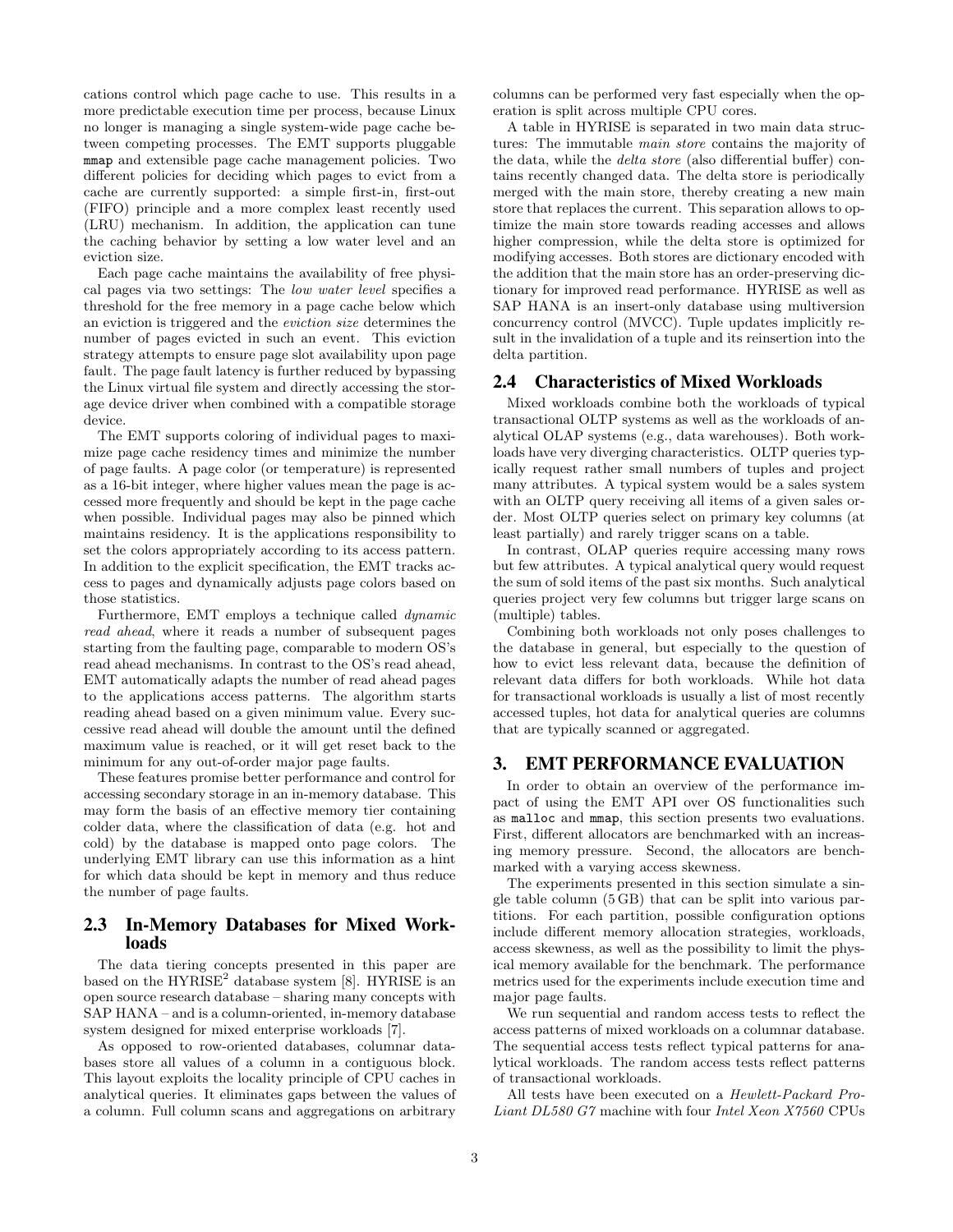and 512 GB DDR3 memory at 1066 MHz. A Micron P320 PCIe card with 350 GB of SLC-flash was used as SCM for cold data, either via the EMT API or configured as Linux swap space. The system ran on Ubuntu Server 12.04 with Kernel 3.2. For all tests, the default read-ahead settings of 128 kB have been used.

#### 3.1 Increasing Memory Pressure

This first benchmark of the EMT API evaluates sequential and random reads with different main memory limitations. It provides a baseline representing the cached SCM performance without partitioning as well as without access skewness. The benchmark provides a side-by-side performance comparison of the EMT API, malloc, and mmap. The data vector consists of a single partition without coloring. During the benchmark, 50 sequential scans of the entire data set are performed, as well as 10,000,000 random accesses reading 4 kB each.

Figure 2a shows the total execution time of the sequential scans (y-axis) for all configurations. As expected, malloc and mmap perform equally due to the implementation of malloc as an anonymous mmap call in most Kernels. Both exhibit drastic performance losses by factors of  $28-81\times$  in the case where insufficient main memory is left (0% evicted data corresponds to unlimited memory), where the effect worsens with increasing memory pressure (x-axis).

The loss in performance is less distinctive for EMT, ranging around a 6.5× slowdown for all three evicted data ratios (20%, 33% and 50%) compared to unlimited memory.

The major page fault counts in Figure 2b confirm this observation: For malloc and mmap, lower limits lead to more page faults, causing the longer execution time. The results for EMT demonstrate the effects of the dynamic read ahead mechanism, which adjusts to read-access patterns.

Due to the strictly sequential access, EMT's LRU-cache acts like a window moving across the data, effectively degrading to a FIFO-queue (first in, first out). This explains the constant performance of EMT under memory pressure.

In case of unlimited memory, all three allocators perform similarly with major page fault counts tending towards zero.

Similar to sequential reads, mmap and malloc perform equally for random reads as well (Figure 2c). The execution times for mmap and malloc grow exponentially with increasing memory pressure in the tested range resulting in a slow down of up to a  $120\times$  at  $50\%$  evicted data compared to unlimited memory.

EMT outperforms the Linux page fault handler again, although the difference is less distinctive.

Since no access prediction is possible for fully randomized accesses, the number of page faults is expected to grow linearly with decreasing memory limit. Figure 2d confirms this expectation for all three allocators in the case of major faults. Furthermore, all three allocators exhibit similar amounts of major page faults, suggesting EMT's dynamic read-ahead mechanism was automatically disabled. The reason that EMT outperforms mmap and malloc while having the same number of page faults is the direct I/O bypassing the OS's virtual file system.

The results obtained from this test show a significantly improved performance of EMT compared to malloc and mmap under increasing memory pressure.

# 3.2 Performance for Skewed Accesses

The proposed approach for Relevance-Based Partitioning using EMT (see Section 4) builds on the assumption that accesses are skewed towards hot/relevant data. Typical examples are financial systems where data of the current fiscal year is of much higher relevance for transactional processing than previous fiscal years. In contrast, analytical accesses usually cover a large range of data (e.g., comparing the current fiscal year's performance with previous years). Our approach strives to statistically identify relevant data and partition a table accordingly (not part of this paper) in order to eventually prune the query processing to hot or warm partitions. Random reads and especially sequential scans are supposed to gain performance benefits while correct query results must be ensured. To measure the effect of such an access skewness and subsequent query pruning under increasing memory pressure we have benchmarked different configurations.

#### *3.2.1 EMT and Partition Pruning*

In order to better reflect real-world access patterns, the benchmark in Section 3.1 was extended to simulate a database workload that exposes skewness towards a small partition of hot (10%) and warm (30%) data of the 5 GB sized vector. The benchmark assumes that 80% of all random and sequential reads (partial scans) only access the hot data partitions. The remaining 20% of random reads access the warm partition. The remaining 20% of sequential reads have to scan the entire vector including the 60% cold data (i.e., all three partitions). This execution path is based on the assumption that the database is able to pin 80% of all column scan operations to the hot partition (see hot-only pruning in Section 4.1.1) and prune the other partitions.

We compare three scenarios:

- All partitions allocated with malloc
- Warm and cold partitions allocated using EMT using coloring
- Warm and cold partitions allocated using EMT without coloring

For the latter two configurations, the hot partition is allocated using malloc.

The configurations are again tested with different memory limits. The hot partition (10% of the data) is always allocated with malloc and pinned in main memory. The remaining main memory can be used as a cache. E.g., a memory limit of 50% with 10% hot data means that the cache size is 40% of the overall data.

The execution times of the sequential read operation in Figure 3a show a significant performance benefit of EMT over malloc under memory pressure. The latter suffers from a 21-44× slowdown when less memory than data is available compared to unlimited memory. As for the test in Section 3.1, EMT's performance without coloring for all three actual memory limits is rather constant with a  $3.4\times$  slowdown compared to unlimited memory. This confirms the expected effect of query pruning for sequential reads, as the slowdown is considerably lower than the  $6.5\times$  slowdown from the test without query pruning in Figure 2a. When EMT is used with explicit coloring, performance improves, resulting in a 2.9× speedup for higher memory limits.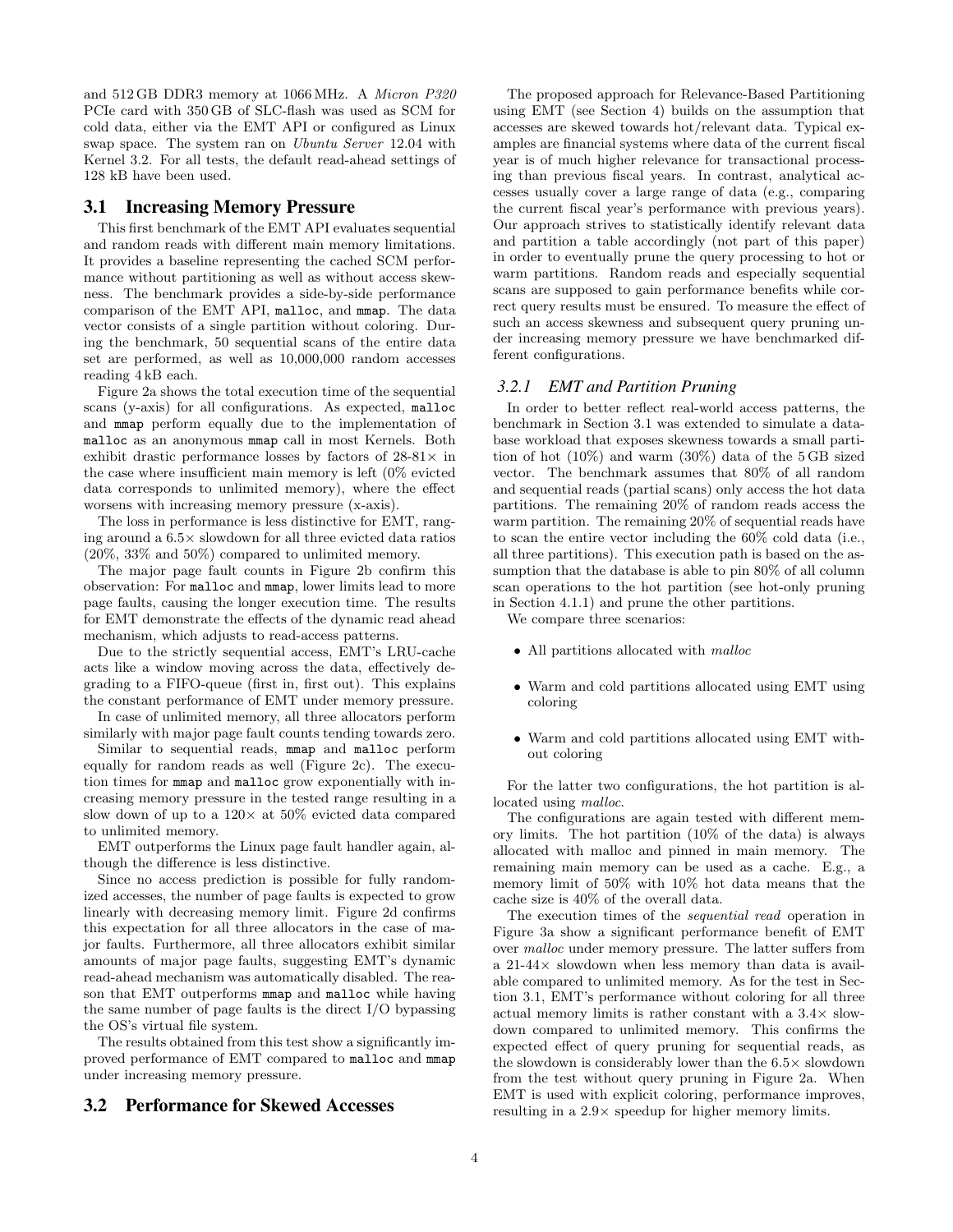

Figure 2: Results in terms of execution time  $((a), (c))$ , and major  $((b), (d))$  page faults for the benchmark described in Section 3.1.

#### *3.2.2 Impact of Access Skewness*

In order to evaluate the impact of an access skewness towards the hot data partition, a setup with changing access distributions was performed. Again, execution times for sequential reads (Figure 4a) and random reads (Figure 4b) are compared with different shares of queries that can be pinned to the hot partition only  $(50\%, 65\%, 80\%, \text{and } 95\%)$ , and different memory limits (30%, 60%, and 90%). All benchmarks assume a hot data share of 10% that is always allocated with malloc and pinned in main memory.

Figures 4a and 4b reveal that access distribution has a considerable impact on overall runtime for random as well as for sequential reads. The impact of the memory limit is less significant if the skewness towards hot data is high. The cache size can be reduced without impacting performance severely. The additional cache size that comes with a higher memory limit does not improve performance in Figure 4b. However, for sequential reads the cache size as well as the memory limit has a high impact when the query skewness towards hot data is low as the whole column needs to be processed. As shown in Figure 4a performance losses by low query skewness can be compensated by bigger cache sizes. If an application is able to prune accesses in 95% of the cases, memory limits can be set more aggressively.

#### 3.3 Results

The presented results reveal that memory tiering using the standard Linux paging mechanism is clearly outperformed by EMT for scenarios where the amount of data grows beyond the available memory. In addition, the application has little control over the process which is a major drawback for applications that are aware of relevant and less relevant data.

Besides EMT's performance gains through the dynamic read-ahead and virtual file system bypassing, the additional support for coloring can improve performance further, given that data accesses are skewed.

The results in Section 3.2.2 show that an in-memory database system using the EMT library can potentially handle data sets larger than the available main memory when skewness is high. Consequently, if the application – in our case HYRISE – pins 10% of hot data in memory and is able to limit <sup>∼</sup>90% of the transactional query accesses to the hot partition, the resulting performance impact is within a factor of  $2-3\times$  of a full in-memory database. In Section 4, we will present an approach that provides such pruning rates.

## 4. DATA TIERING IN HYRISE

This section describes the concept of data tiering for inmemory databases focussing on mixed workloads. First, we introduce the basic concept of data tiering for HYRISE in Section 4.1. Afterwards, we briefly outline how we implemented the concept in Section 4.2.

The data tiering concept is built on the idea of reorganizing and splitting tables into hot and cold data partitions based on workload relevance. Hot data comprises relevant data that is required to process the major portion of the workload. For optimal performance, hot data is allocated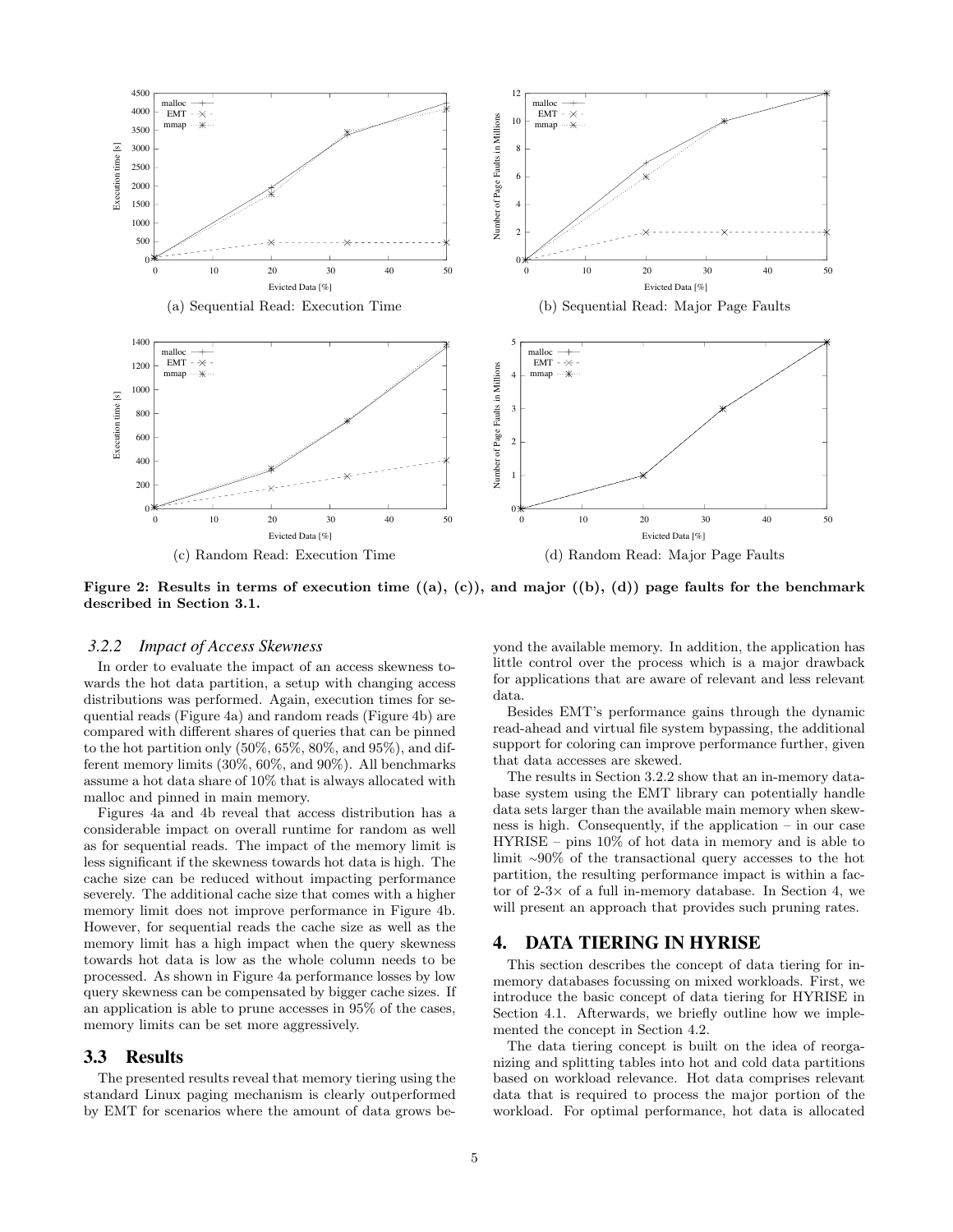

Figure 4: Execution run times for sequential reads (a) and random reads (b) for changing memory limits (ML), hot-only access ratios, and hot/cold ratios.

using malloc while cold data is allocated on secondary storage using the EMT API. Our concept of data tiering is the periodical optimization of storage allocation and data structures that help HYRISE to optimize memory utilization and performance.

The most differentiating aspects of our approach is the individual, horizontal split of each column instead of applying a horizontal partitioning across all columns of a whole table. This partitioning scheme is explained in more detail in Section 4.1.2.

# 4.1 Data Tiering Concept

Tracing the relevance of single data blocks, tuples or even per data item is a considerable overhead during query processing, especially when many pages or tuples need to be processed during query execution. Instead of classifying fine-granular data packages, our tiering approach defines hot data for a table using a set of conjunct views, so called hot data views (HDVs). Before a query is executed, it is matched against the corresponding HDVs. This operation called tiering check concludes if a query can be executed solely on the hot partition while still guaranteeing correct query results.

The foundation of our data tiering concept, are workload statistics on the usage of query templates and attribute bindings that are extracted asynchronously from the workload. These statistics are used to create the HDVs. In this paper we do not go into details about the workload tracing as well as parsing and assume, that these characteristics are already available to us.

#### *4.1.1 Hot Data Views*

As the name suggests, HDVs define hot data within a table. These views are conceptually similar to SQL views as they define a subset of a given table. Hot data views leverage patterns in the application workload, such as time-related, recurring query templates and binding attributes. Logically an HDV consists of a view definition and a range of binding attributes extracted from the workload. Once defined, HDVs are used for two purposes: First, the separation of hot and cold data in order to partition the data. Secondly the subsequent check of whether a query can be partitionpruned and only needs to be executed on the hot partition.

Listing 1 shows an exemplary HDV for the columns  $ol$ amount, ol  $w$ -id, ol delivery d which declares all values of

| <b>CREATE VIEW</b> hot_data_view_001 <b>AS</b>  |
|-------------------------------------------------|
| <b>SELECT</b> ol_amount, ol_w_id, ol_delivery_d |
| <b>FROM</b> orderline                           |
| <b>WHERE</b> oldelivery d $\ge$ '2014-05-25'    |

| Listing 1: Hot Data View OLAP. |  |  |  |
|--------------------------------|--|--|--|
|                                |  |  |  |

| <b>CREATE VIEW</b> hot_data_view_002 AS |                                            |
|-----------------------------------------|--------------------------------------------|
| $SETECT \times$                         |                                            |
| <b>FROM</b> orderline                   |                                            |
|                                         | <b>WHERE</b> ol_o_id in $(88573, 87736, )$ |

Listing 2: Hot Data View OLTP.

these attributes with a delivery date starting from '2014-05- 25' as hot. To create such an HDV, the binding attributes on predicate ol delivery d are constantly sampled and analyzed right before the tiering run that is explained in Section 4.2.

The number of HDVs that are necessary to classify the hot data of a table depends on the diversity (different selection and projection paths) of the workload.

A hot data view is like a promise that all queries that match this view can be answered from hot data only. Scan and search operations on cold data can be pruned during query execution. The overall system load is supposed to be reduced and single query runtime is supposed to be reduced. Because of the insert-only, main / delta architecture of HYRISE (see: Section 2.3) update operations on cold data cannot break this promise because the delta partition is always part of query execution.

#### *4.1.2 Hybrid Table Layout*

Mixed workloads may include data access characteristics of typical OLTP as well as of OLAP workloads. OLTP queries select single or few tuples and have wide projections on many attributes. While they rely on the existence of corresponding indices in order to avoid full column scans and provide predictable response times, OLAP queries process large data ranges and require scanning of entire columns. However, OLAP queries only select and project on a low number of attributes.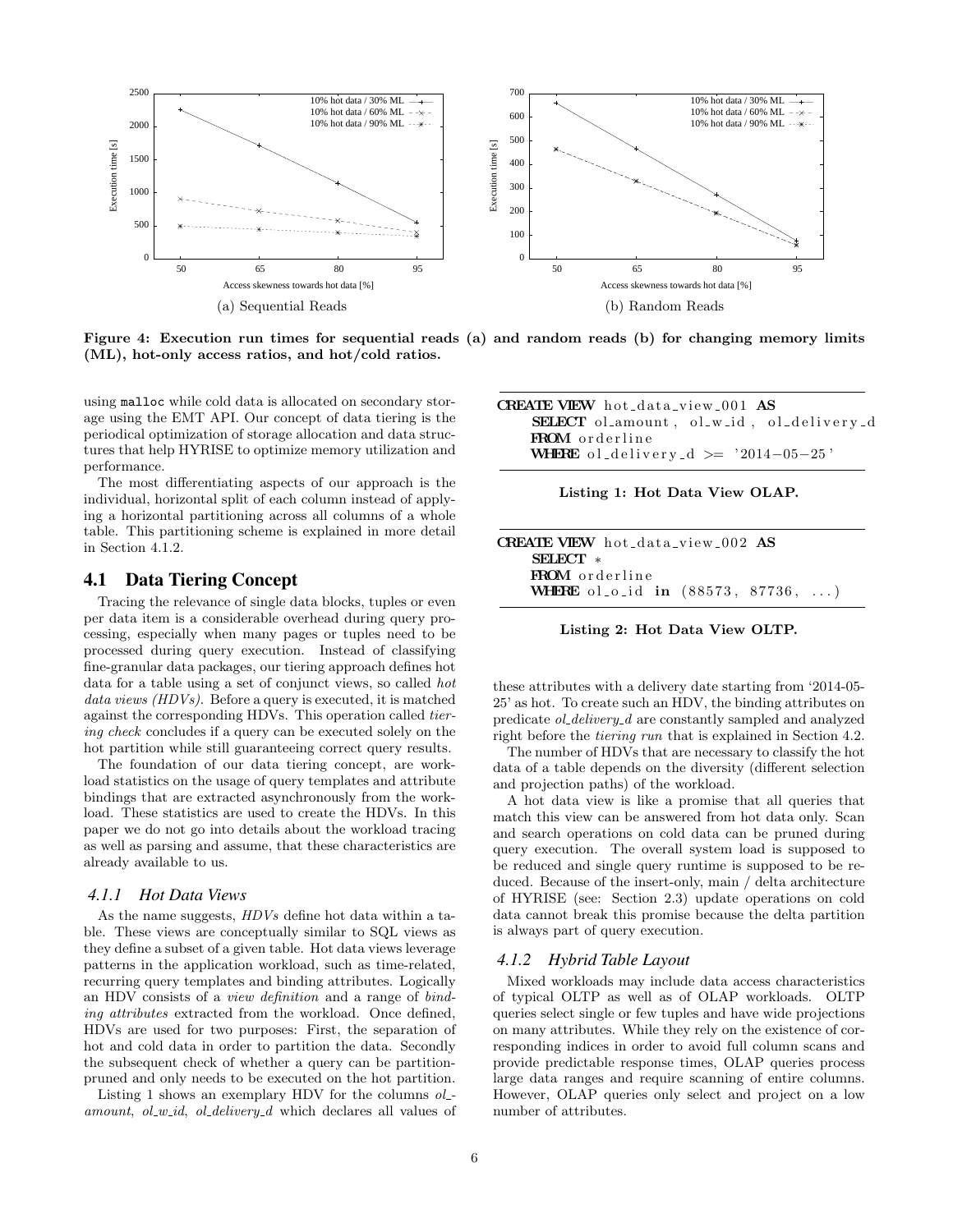

Cold data allocation with EMT 1  $1 \pm 0$  $1 \div 0$  $1 + 0$ 0  $\Omega$ 0 0 0  $\Omega$ 0 0 0 0  $\Omega$ 0 0 1  $\theta$  $1 \div 0$ 1 1 1 1 1 0 0  $\theta$ 0  $\Omega$ 0  $\Omega$ Tiering Columns Table Columns (before tiering) bv<sub>oltp</sub> bv<sub>olap</sub>  $c_1$  c<sub>2</sub> c<sub>3</sub> Table Columns (after tiering)  $c_1$   $c_2$   $c_3$  $\theta$ 2 1 3 4 6 5 7 8 10 9 11 12 14 13 15 Data eviction during tiering run

Figure 3: Execution times for sequential (a) and random (b) read operations comparing malloc to EMT with and without coloring (80% queries skewed towards 10% hot data).

For this mixed set of access patterns, a strict horizontal or vertical partitioning is not optimal. Plain horizontal partitioning results either in a very low eviction rate when tuples required for analytical queries are considered entirely hot or in a high number of cold accesses when many tuples are evicted.

Listing 1 and 2 show two exemplarily HDVs. While Listing 1 is used to classify few columns over many tuples as hot, Listing 2 is used to classify few distinct tuples as hot. This way each column can be split individually into a single hot and multiple cold partitions as shown in Figure 5.

# 4.2 Implementation

In order to implement memory tiering in HYRISE several components had to be adapted or newly implemented. First of all, the data store needs to be aware of the secondary storage in order to allocate memory selectively for cold data column partitions. A new process called Tiering Run is introduced for managing the classification as well as physical sorting and partitioning of the data using HDVs. Before a query is executed the Tiering Check is used to evaluate, if pruning to hot data only is possible. Finally, a "hot-dataonly" processing mode was implemented for operations such as the Tiering Scan, a modified full column scan to leverage query pruning. From Costrollon in the set of the set of the set of the set of the set of the capabilities of the set of the set of the capabilities of the capabilities to Hot data allocation with a forest of the capabilities to Hot data

*Tiering Store.* The Tiering Store exploits HYRISE's hybrid layout capabilities [8] to partition each column individually.

Figure 5: Hybrid table layout, showing one OLTP tiering column, one OLAP tiering column as well as hot and cold data partitions.

partition a column horizontally into a single hot partition and multiple cold partitions with each partition having its own memory allocator and colorization. While the hot partition still supports reallocation during a merge from delta to main, cold partitions have a fixed size, and only support invalidation of single tuples during update and delete operations. These invalidated tuples need to be collected and cleaned from time to time. However, this is not part of the current implementation as we optimize for a workload, with few updates and deletes [14].

*Tiering Columns.* Tiering Columns are bit-vectors (as shown in Figure 5) that are added to each table that is subject of tiering. They are used during the tiering run to mark tuples as being part of a hot data view. Each HDV requires its own Tiering Column. The example in Figure 5 illustrates a table that has one Tiering Column for its OLTP hot data view and one for its OLAP hot data view. Depending on the complexity of the workload there could be more than two Tiering Columns. Tiering columns are not subject of tiering, i.e., they are always kept completely in main memory.

*Tiering Run.* The Tiering Run is the core operation added to the existing system model. It is responsible for partitioning and allocating a given table. The data of a table is divided into one hot and several cold partitions using HDVs (one new cold partition during each Tiering Run). The Tiering Run decides which allocator to use for each partition and given that the allocator is EMT, the colorization of the allocation is adjusted.

The overall process consists of the following steps: First, evaluate recent workload statistics and extract hot data views.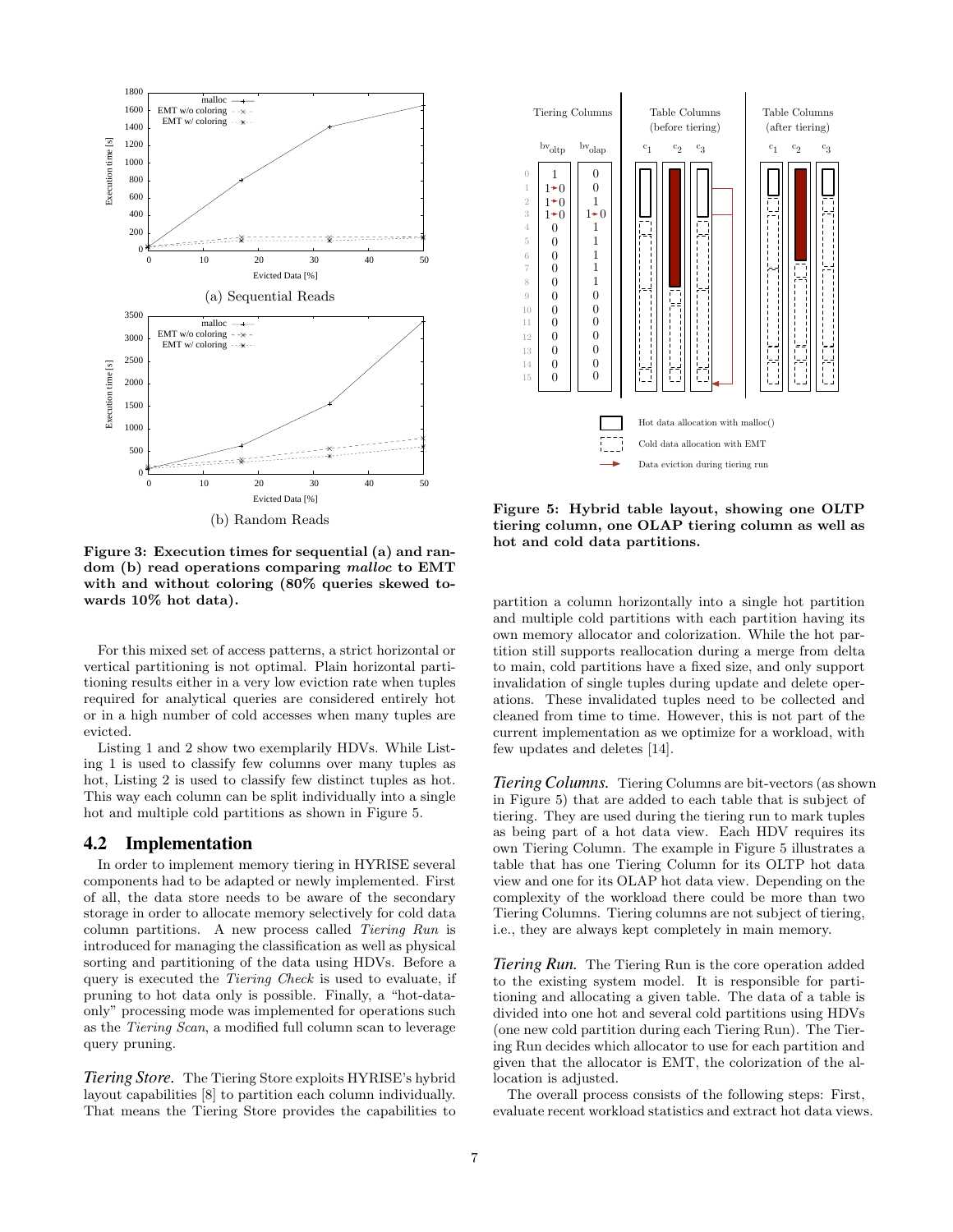Second, scan table using the hot data views updating Tiering Columns accordingly, and third, Sort table using Tiering Columns and allocate new cold partitions.

Because physically re-sorting a table and creating new cold partitions is a potentially expensive operation, we integrated the tiering run into the merge process [14] of HYRISE. Step one and two can be done offline without affecting the table's data structures. Then step three is being executed in conjunction with the delta merge. New tuples from the delta are considered hot. Tuples in a hot partition that are not marked as relevant by a Tiering Column, are moved into a new cold partition of the column allocated on secondary storage. Existing cold partitions do not need to be sorted. As a result, a continuous hot data partition arises for each column with as few cold data elements as possible.

With the ability to separate the tiering run into steps that are partially not time-critical and combine the final allocation with the already highly optimized merge process, the overall overhead is kept low.

*Tiering Check.* Before a plan operation of a query can be limited to hot-only data, it must be matched against a corresponding HDV. This is the most time-critical and defining step of the tiering concept.

In order to evaluate if the binding variables of the query embody a hot-only data selection, the HDVs are checked. In case the query can be matched to an HDV and the query's selection criteria matches the HDV's selection criteria, the query is partition-pruned to the hot partition only.

*Tiering Scan.* Fast full column scans are essential for analytical queries. Basic plan operations and especially the column scan need be adapted in order to utilize the Tiering Check. The Tiering Scan extends the full column scan plan operation. It is able to limit the scan and compare expressions to the hot part of a column only. Depending on the Tiering Check, only the hot partition or the entire column is processed.

# 5. DATA TIERING PERFORMANCE

In this Section, the implemented data tiering approach for HYRISE is evaluated using the well-known mixed workload CH-benCHmark.

## 5.1 Benchmark

The dataset and queries for the benchmark are derived from the CH-benCHmark, which is a combination of the TPC-C benchmark for transactional workloads and the analytical TPC-H benchmark [3]. We focus on the ORDER LINE table containing the elements of each order. It is a table well-suited for tiering, since it is comparatively large and stores transactional data, most of which is rarely accessed in transactional workloads (e.g., closed orders from past years).

To evaluate our current implementation for mixed workloads, we have chosen four queries: three analytical queries of the CH-benCHmark and one transactional query accessing tuples via the primary key (see Listing 3 and Listing 4). The benchmark execution is divided into rounds, whereby in each round the three analytical queries are executed once, followed by 100 executions of the transactional query. As with the benchmarks in Section 3, we adapt hot data ratio, hot query ratio, and memory allocations.

| -- CH-BenCHmark Query 1                           |
|---------------------------------------------------|
| SELECT ol_number,                                 |
| <b>SUM</b> (ol_quantity) $\overline{AS}$ sum_qty, |
| SUM(ol_amount) AS sum_amount,                     |
| AVG(ol-quantity) AS avg-qty,                      |
| $AVG($ ol_amount $)$ AS avg_amount,               |
| $COUNT(*)$ AS count_order                         |
| FROM orderline                                    |
| <b>WHERE</b> oldelivery $d > ?$                   |
| GROUP BY ol number                                |
| <b>ORDER BY</b> ol_number                         |
| -- Custom Query 1                                 |
| SELECT SUM(ol.amount) AS sum_amount               |
| <b>FROM</b> orderline                             |
| <b>WHERE</b> $ol_w_id = ?$                        |
| $AND$ ol_delivery_d >= ?                          |
| $-$ Custom Query 2                                |
| SELECT SUM(ol_amount) AS sum_amount               |
| <b>FROM</b> orderline                             |
| <b>WHERE</b> ollid $= ?$                          |

Listing 3: Analytical benchmark queries.

| $SETECT$ * |                       |
|------------|-----------------------|
|            | <b>FROM</b> orderline |
|            | WHERE OLOID $= ?$     |
|            | $AND$ $OL$ $DD = ?$   |
|            | AND OLWID $= ?$       |
|            |                       |

Listing 4: Transactional benchmark query.

The benchmarks are executed on a dataset with a TPC-C scale factor of 1000, resulting in a table size of about 19 GB. The database was configured to use 15 query execution threads and an EMT-managed secondary storage region of 110 GB accessed via a page cache with a size of 2.5 GB, a low water level of 260 MB, and an eviction size of 13 MB.

The benchmark was executed for 200 rounds using seven concurrent requests and 4×-parallelization within the plan operations. For each scenario, the runtime was measured using the time-utility shipped with typical Linux distributions for four different access skews (hot query ratio): 50%, 65%, 80%, and 95% (i.e., the share of queries that need to access the hot partition only). The remaining queries require data from the cold partition as well and thus trigger page faults for both tiered configurations. The benchmarks were executed on the same hardware as the benchmarks in Section 3.

# 5.2 Benchmark Configurations

In order to compare the performance impact of first, the usage of the EMT API compared to a fully memory-resident database and second, the impact of hot and cold partitioning, we decided to evaluate the following four configurations:

- Full In-Memory: represents the default HYRISE scenario in which all data is kept in main memory and is allocated via malloc.
- Full In-Memory with RBP: similar to the In-Memory configuration, but with applied partitioning and query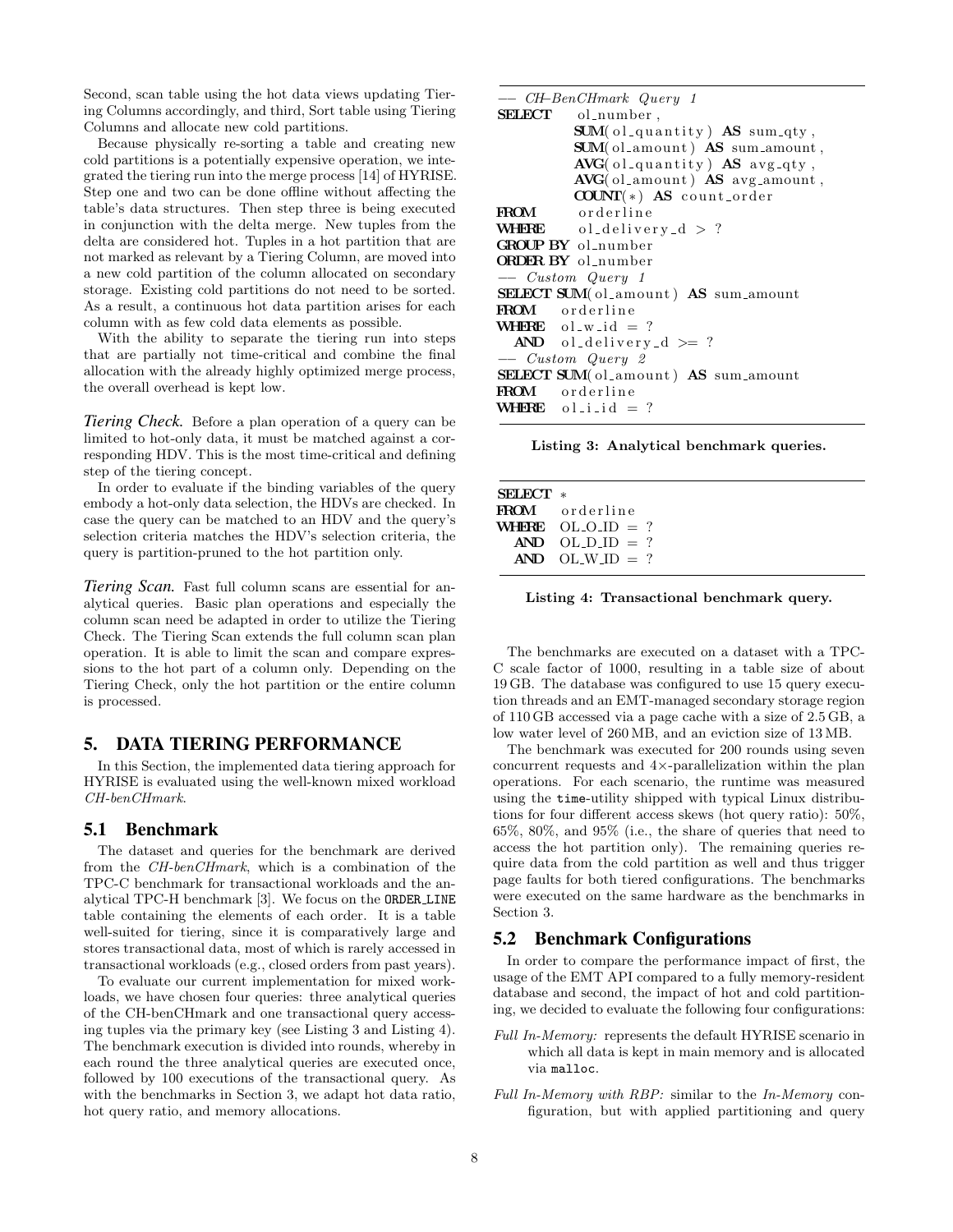

Figure 6: Run time comparison for the four configurations presented in Section 5.2 with hot data sizes of 10% and 20% of the overall data.

pruning of the data tiering concept.

- Tiered Memory: simulates the worst-case scenario where the system is forced to swap out parts of the data. For fairness, data is stored in EMT-managed memory due to its more efficient paging mechanism rather than default OS-managed memory.
- Tiered Memory with RBP: the full implementation of data tiering concept combining malloc to allocate the hot data partition and EMT for the cold data allocation.

#### 5.3 Results

Figure 6 shows the performance results for the HYRISE benchmarks. The status quo of HYRISE, i.e. the Full In-Memory configuration, sees only minor performance improvements for a growing access skew, while all Tiered Memory configurations see clear improvements as accessed data is more likely to be cached by EMT.

Most interestingly, given a certain skew, the Tiered Memory with RBP configuration outperforms the Full In-Memory configuration. Also, performance decreases only by a factor of  $1.3-1.8\times$  for 10% hot data and by a factor of 1.2- $1.7\times$  for 20% hot data compared to the Full In-Memory with RBP configuration.

# 6. RELATED WORK

Recently, several publications presented concepts for extending in-memory databases with a secondary storage. In contrast to the approach presented in this paper with a focus on mixed workloads, most approaches are aimed towards OLTP workloads. The following paragraph discusses the most recent work in that direction.

*OLTP-optimized in-memory databases.* Stoica et al. propose an extension to the in-memory database VoltDB (based on H-Store [11]) which rearranges data to move frequently accessed records to the beginning of the mmap'ed allocation [22]. The separation of hot and cold data is done using access statistics on tuple level and an offline analysis of these statistics. While the first part of the allocation – storing the frequently accessed data – is pinned in memory, the remainder is handled by the OS's paging mechanism. The approach uses a memory layout comparable to our approach but does not leverage different allocators and relies on mmap, which has been shown to be outperformed by the EMT API (see Section 3.1).

DeBrabant et al. describe a strategy called Anti-Caching implemented in the H-Store database in which the database system manages tuple movements and accesses to the secondary storage itself [4]. In contrast to [22], Anti-Caching directly handles data movements for a more predictable behavior over the OS's mmap. Tuple eviction is done based on a sampled LRU chain, comparable to our tracking of tuple accesses for the OLTP bit vector (see Section 4.1.2). Their approach outperforms a combination of  $MySQL$  and Memcached by a factor of ∼7× for a modified and H-Storeoptimized TPC-C benchmark.

Eldawy et al. present Siberia [6], which is an extension to the in-memory OLTP Engine Hekaton of the MS SQL Server [5]. Eviction is done tuple-wise based on workload traces [16]. In contrast to Anti-Caching, Siberia stores indices for hot data exclusively and uses adapted Bloom filters and adaptive range filters (ARFs [1]) to avoid accesses to the cold storage for OLTP workloads. In cases where no HDV is able to prune a query, additional indices as space-efficient bloom filters to further avoid cold accesses might further improve the performance of our implementation.

*Columnar in-memory databases.* Höppner et al. describe a hybrid-memory approach for the in-memory columnar database SAP HANA separating the columns of a columnar inmemory database into hot, warm, and cold columns [10]. While hot columns reside in main memory, warm columns are stored on a PCIe-connected solid state disk and are partially buffered in main memory. Cold columns are moved to hard disk. While this approach is theoretically suited for mixed workloads, it is not well suited for OLTP-dominated workloads as updates or full-width selects might require access to cold columns. Furthermore, tables which show a strong age-access correlation (i.e., only recent data is accessed) will not yield significant storage savings as several columns are kept in main memory entirely without any horizontal partitioning.

# 7. DISCUSSION & FUTURE WORK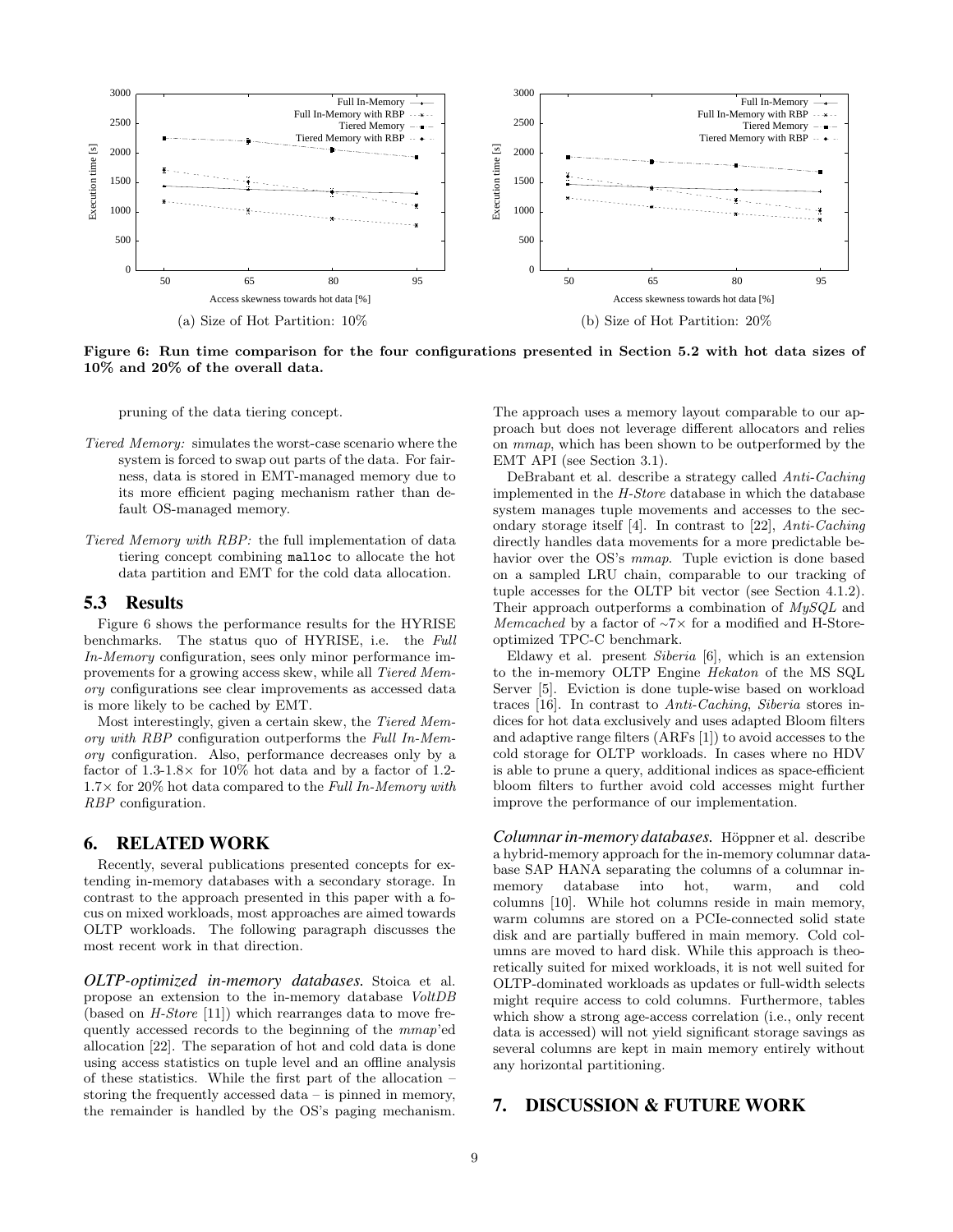Taking a look at recent enterprise systems [20] and general trends in data science, we believe that the focus on mixed workloads is very promising and not sufficiently covered in current research. However, projecting how upcoming workloads might look is challenging. At this point, more studies examining upcoming applications and their workloads are required.

As future work, several aspects are of high interest for us. The strong correlation of major page faults and execution time in all tests suggest that new emerging SCM devices will reduce the penalty of accessing cold data further. Therefore, we want to evaluate next generation SCM devices as discussed by Kim et al. [13]. Such new technologies continue to close the gap between non-volatile storage and disk, potentially making the presented approach in this paper increasingly viable and feasible.

Besides further research on surrounding topics of our approach as the automated generation of hot data views or improved merging of cold data, we also see the following issues especially worth looking into:

- Boot and recovery time: tiering large portions of data to SCM allows for much faster boot and recovery times for in-memory databases as only hot data has to be loaded.
- Partitioning and profiling of cold data: create multiple cold partitions and keep basic statistics for each partition to not only allow query pruning for hot/cold queries but also for cold-only queries.
- Further evaluation of the *coloring*-feature offered by the EMT API to introduce different levels of cold data based on their access probability.
- Explore the use of EMT malloc for finer-grained allocations and the use of EMT persistent malloc for persisting cold data structures.
- Tiered memory interactions in hyper-virtualized and containerized environments.

# 8. CONCLUSION

The presented results of data tiering for an in-memory database combined with the SCM-optimized tier management provided by the EMT API show that it is viable to place substantial parts of a data set without significantly sacrificing performance, even for mixed workloads. Furthermore, using memory tiering with an in-memory database can improve memory utilization and thus reduce costs.

In fact, the usage of an SCM-optimized API to efficiently access tiered storage not only improves performance compared to OS functionality such as mmap but also introduces a clean separation of concerns. This way the database is responsible for classifying data relevance and efficient query pruning, while the tiered memory API is responsible for handling storage accesses and efficient memory tier management.

We think that modern in-memory databases can greatly benefit from the approach presented here, both from a workload-aware partitioning based on data relevance as well as an optimized handling of an SCM-based memory tier. Looking at recent developments in the area of storage technology as presented by Kim et al. [13] leads us to the conclusion that tiered memory will become increasingly important for main memory-resident applications as the performance gap between main memory and non-volatile storage increasingly shrinks.

# 9. REFERENCES

- [1] K. Alexiou, D. Kossmann, and P. Larson. Adaptive range filters for cold data: Avoiding trips to siberia. PVLDB, 6(14):1714–1725, 2013.
- [2] M. Boissier, C. Meyer, M. Uflacker, and C. Tinnefeld. And all of a sudden: Main memory is less expensive than disk. In T. Rabl, K. Sachs, M. Poess, C. K. Baru, and H. Jacobsen, editors, Big Data Benchmarking - 5th International Workshop, WBDB 2014, Potsdam, Germany, August 5-6, 2014, Revised Selected Papers, volume 8991 of Lecture Notes in Computer Science, pages 132–144. Springer, 2014.
- [3] R. Cole, F. Funke, L. Giakoumakis, W. Guy, A. Kemper, S. Krompass, H. Kuno, R. Nambiar, T. Neumann, M. Poess, K.-U. Sattler, M. Seibold, E. Simon, and F. Waas. The mixed workload CH-benCHmark. In Proceedings of the Fourth International Workshop on Testing Database Systems, DBTest '11, pages 8:1–8:6, New York, NY, USA, 2011. ACM.
- [4] J. DeBrabant, A. Pavlo, S. Tu, M. Stonebraker, and S. B. Zdonik. Anti-caching: A new approach to database management system architecture. PVLDB, 6(14):1942–1953, 2013.
- [5] C. Diaconu, C. Freedman, E. Ismert, P. Larson, P. Mittal, R. Stonecipher, N. Verma, and M. Zwilling. Hekaton: SQL server's memory-optimized OLTP engine. In Proceedings of the ACM SIGMOD International Conference on Management of Data, SIGMOD 2013, New York, NY, USA, June 22-27, 2013, pages 1243–1254, 2013.
- [6] A. Eldawy, J. J. Levandoski, and P. Larson. Trekking through siberia: Managing cold data in a memory-optimized database. PVLDB, 7(11):931–942, 2014.
- [7] F. Färber, N. May, W. Lehner, P. Große, I. Müller, H. Rauhe, and J. Dees. The SAP HANA database – an architecture overview. IEEE Data Eng. Bull., 35(1):28–33, 2012.
- [8] M. Grund, J. Krüger, H. Plattner, A. Zeier, P. Cudré-Mauroux, and S. Madden. HYRISE - A main memory hybrid storage engine. PVLDB, 4(2):105–116, 2010.
- [9] S. Harizopoulos, D. J. Abadi, S. Madden, and M. Stonebraker. OLTP through the looking glass, and what we found there. In Proceedings of the ACM SIGMOD International Conference on Management of Data, SIGMOD 2008, Vancouver, BC, Canada, June 10-12, 2008, pages 981–992, 2008.
- [10] B. Höppner, A. Waizy, and H. Rauhe. An approach for hybrid-memory scaling columnar in-memory databases. In International Workshop on Accelerating Data Management Systems Using Modern Processor and Storage Architectures - ADMS 2014, Hangzhou, China, September 01, 2014., 2014.
- [11] R. Kallman, H. Kimura, J. Natkins, A. Pavlo, A. Rasin, S. B. Zdonik, E. P. C. Jones, S. Madden, M. Stonebraker, Y. Zhang, J. Hugg, and D. J. Abadi.